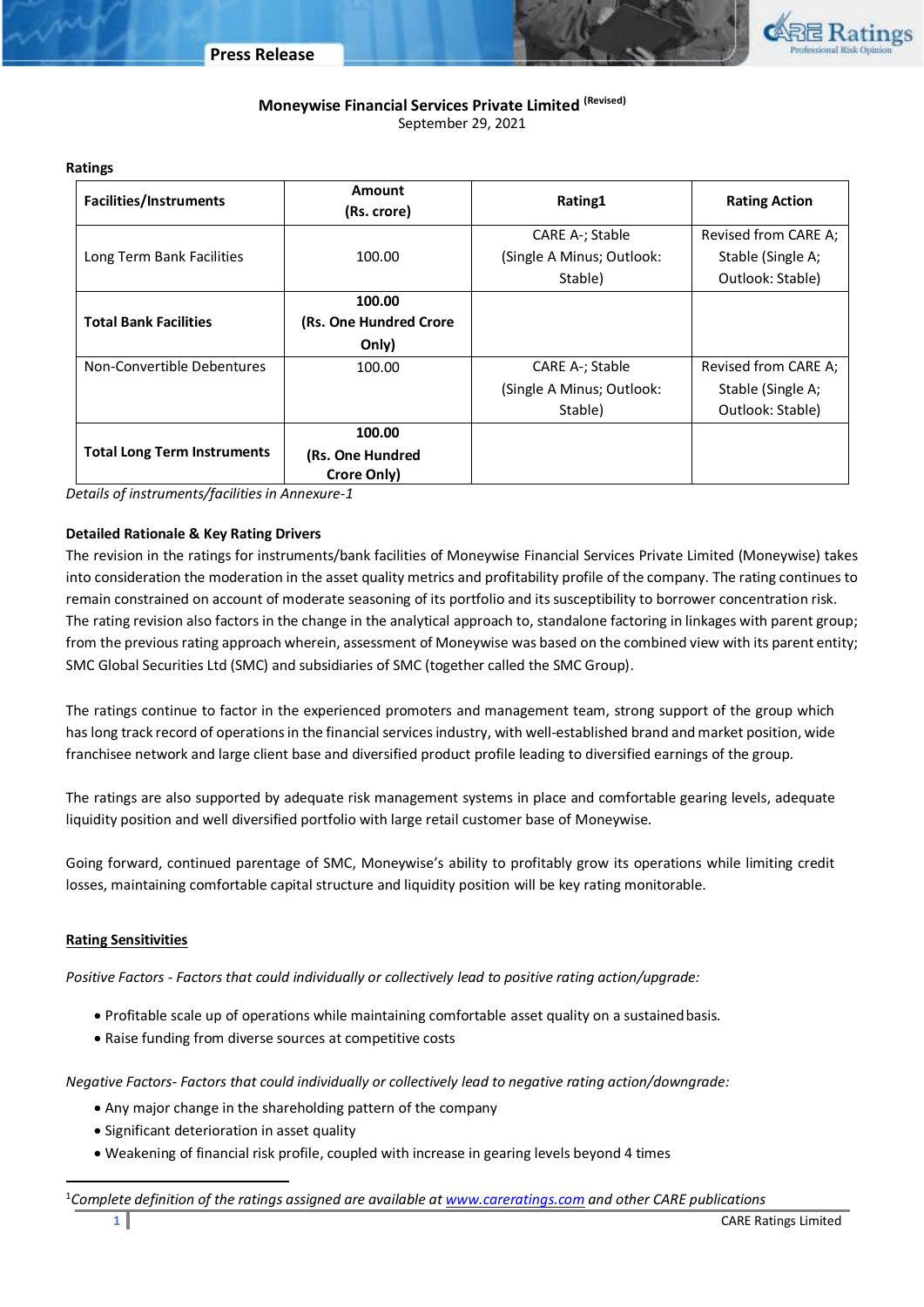

#### **Detailed description of the key rating drivers**

#### **Key Rating Strengths**

#### **Experienced promoters and management team and long track record of operations with established brand of Group**

The group is promoted by first generation entrepreneurs, Mr. Subhash C. Aggarwal (Chairman and MD) and Mr. Mahesh C. Gupta (Vice-Chairman and MD). Both the promoters are Chartered Accountant by qualification and have more than 40 years of diverse experience in financial services and securities market. SMC has a strong and experienced Board of 12 members, including 6 Independent Directors. SMC group is well supported by a strong management team having rich experience in their respective fields to support the various businesses. Mr. Himanshu Gupta, non-executive director on the Board of SMC is the Director and CEO of Moneywise Financial Services Pvt. Ltd.

SMC was incorporated in December 1994 and has more than two and half decades of track record of operations in the equity broking business. The group diversified into commodity broking in 2003, insurance broking in 2006 and NBFC business in 2008. Over the years, the group has established its brand in the financial services space. The flagship company of the group, SMC global also got listed on NSE and BSE in FY21.

#### **Diversified portfolio across products albeit changing product mix with focus on secured lending**

The loan book of the company is well diversified across products. Incrementally the company is focusing on increasing the granularity by growing the SME lending portfolios led by secured products that form about 55% of AUM as on June 30, 2021. As on June 30, 2021, the book comprised of SME-Unsecured working capital loans (39%), SME- Secured LAP (24%), SME-Asset Finance (8%), Retail lending through onward lending to NBFCs (18%), Capital market finance (7%) and consumer durable (4%). Moneywise has a customer base of more than 25,000 with AUM of Rs.579 crore as on Mar 31, 2021.

#### **Comfortable capitalization and gearing levels**

The capitalization profile of Moneywise continues to be comfortable with Tier-I CAR and overall CAR at 57.41% and 58.20% respectively as on March 31, 2021, and 60.33% and 61.73% respectively as on June 30, 2021, well above the regulatory minimum requirement of 10% and 15% respectively. The capitalization profile is supported by regular support from the parent (SMC) and positive internal accruals. The tangible net worth of the company increased to Rs.334.9 crore as on March 31, 2021, from Rs.318.7 crore as on March 31, 2020 on account of positive internal accruals.

As a result, the overall gearing of Moneywise is comfortable at 0.67 times as on March 31, 2021, as against 0.54 times as on March 31, 2020. On consolidated basis, the gearing of the group stood at 0.67 times as on March 31, 2021 as against 0.40 times as on March 31, 2020.

#### **Adequate risk management systems**

The company has well documented risk management framework. There is Risk Management Committee of the Board which is responsible for identifying the risk and setting up processes to mitigate the risk. There is independent risk management teams and department for evaluation, monitoring and mitigation of various types of risk, viz. market risk, credit risk, operational risk, etc. supported by experienced risk management professionals. The company has also deployed its inhouse developed Loan Operating System (LOS).

#### **Key Rating Weaknesses**

### **Moderation in asset quality**

The asset quality of Moneywise moderated in FY21 with rise in absolute GNPA and NNPA to Rs.35.74 crore and Rs.20.39 crore respectively as on March 31, 2021 from Rs.21.15 crore and Rs.12.30 crore respectively as on March 31, 2020. The asset quality was also impacted on account of covid 19 induced disruptions. The increase is absolute GNPA is on account of fresh slippages of Rs.34.99 crore during the year. As a result, the GNPA and NNPA ratio stood at 6.17% and 3.52%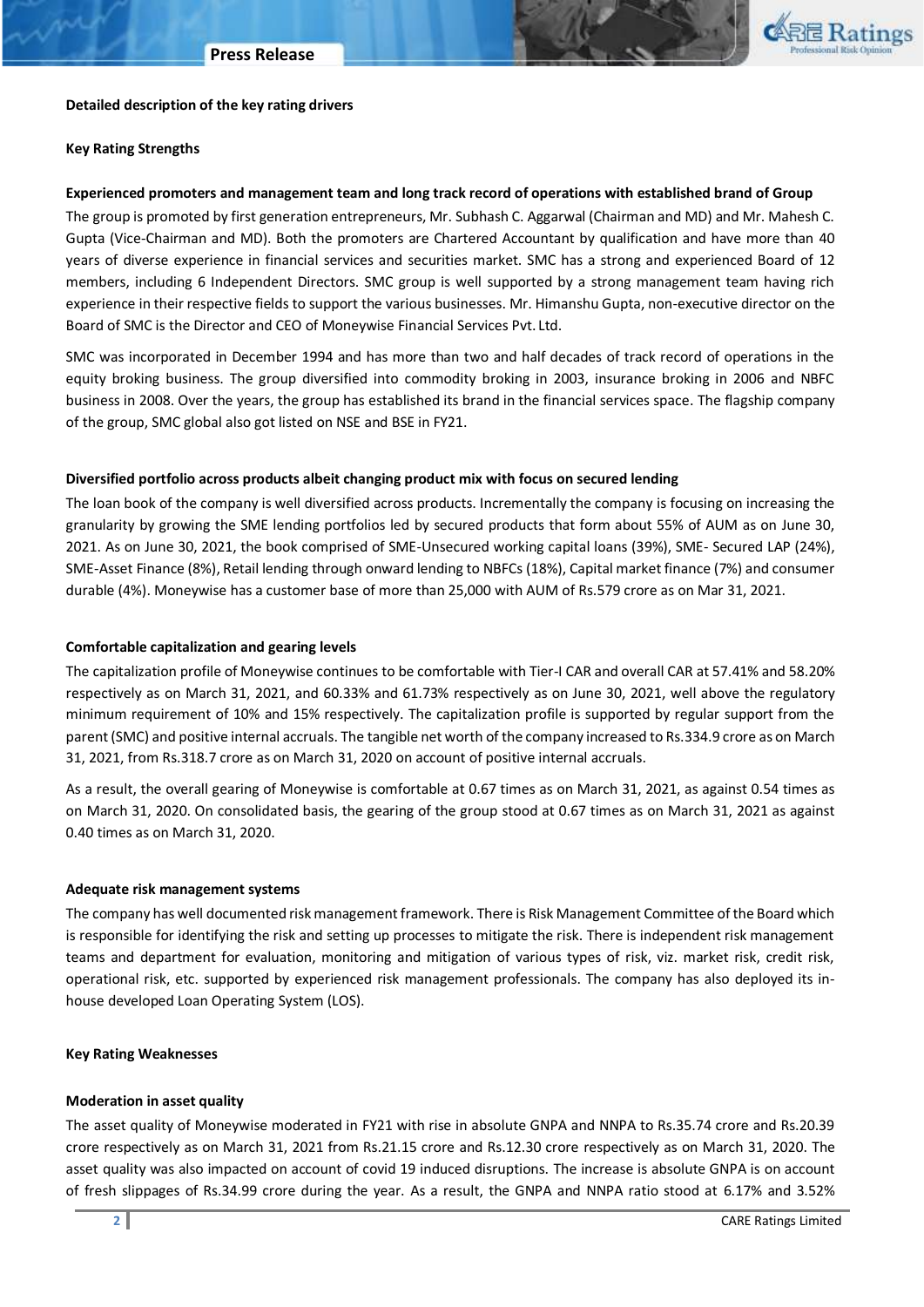

respectively end March-21, up from 4.22% and 2.46% respectively end March-20. Also, the GNPA as on March-21 includes one restructured account of Rs.7.72 crore, adjusted for that, the GNPA and NNPA would be 4.8% and 2.32% respectively as on March 31, 2021.

Moneywise reported an improvement in its asset quality in Q1FY22 with reported GNPA and NNPA ratio at 4.75% and 3.05% respectively end June 30, 2021. The absolute GNPA and NNPA reduced to Rs.26.41 crore and Rs.16.96 crore respectively as on June 30, 2021 from March 31, 2021 levels. The decline in absolute GNPA was mainly on account of write offs of Rs.8.3 crore and recoveries of Rs.5.7 crore in Q1FY22. Adjusted for restructured book, the GNPA is 3.3% end June 30, 2021.

Also, Moneywise had restructured accounts (under RBI covid restructuring norms) close to Rs.23 crore end March-21.

The provision coverage ratio (PCR) marginally improved to 42.9% end March 31, 2021 from 41.8% as on March 31, 2020. Further, the Net NPA/Tangible net worth ratio of the company deteriorated to 6.1% as on March-21 from 3.9% as on March-20.

Given the limited track record and moderate seasoning of book across macro-economic cycles, the ability of Moneywise to profitably scale up the businesses while maintaining asset quality across business and economic cycles would be a key rating sensitivity.

## **Moderation in profitability profile of Moneywise in FY21**

There has been moderation in the profitability profile of moneywise in last two years as Moneywise reported net profit of Rs.16.4 crore on total income (net of interest expense) of Rs.62.4 crore in FY21 as against PAT of Rs.18.5 crore on total income (net of interest expense) of Rs.60.7 crore in FY20. The overall net profits were down 8% Y-o-Y and RoTA moderated to 2.96% in FY21 as against 3.38% end FY20. This was mainly on account of y-o-y rise in credit cost to Rs.21.3 crore in FY21 as against Rs.12.5 crore in FY20. As a result, the credit cost/average total assets of Moneywise increased to 3.84% end March31, 2021 as against 2.29% end March 31, 2020. Also, the company registered 7% Y-o-Y decrease in total income to Rs.82.1 crore in FY21.

The moderation in profitability was on account of slower book growth coupled with asset quality stress that led to higher provisioning costs due to covid-19 induced disruptions. The AUM of Moneywise stood at Rs.579 crore as on March 31, 2021, up from Rs.502 crore as on March 31, 2020. The majority of the growth in FY21 happened in Q3 and Q4 of FY21, which led to lower interest income and hence also impacted the profitability.

At group level, the PAT stood at Rs.100.1 crore on total income of Rs.901.6 crore during FY21 as against PAT of Rs 23.8 crore on total income of Rs 784 crore during FY20.

Going forward, company's ability to maintain its asset quality and control its credit costs will be critical for its profitability profile.

## **Moderate seasoning of lending book and high borrower concentration risk**

SMC Group commenced lending business in 2008 and there has been a significant change in product characteristics during the last 2-3 years in order to improve diversification (mainly reducing the ticket size as the company became more retail focused). The seasoning of loan portfolio, though moderate, has been on an improving trend and the loan book is under second credit cycle for many loan products.

The top ten borrowers constituted 19% of the loan book as on June 30, 2021, and hence the borrower concentration continues to be high, though a declining trend is seen over the past few years. Further, almost 37% of the portfolio as on March 31, 2021, entails loans of ticket size more than Rs.5 crore which mainly includes secured loan book like loans to other NBFCs, loan against property, machinery loan. The concentration is expected to reduce further with company's focus on retail loans. The ability of Moneywise to maintain asset quality in the existing segments and reduce the share of larger ticket size loans (ticket size > Rs.5 crore) lending segment would be crucial going ahead.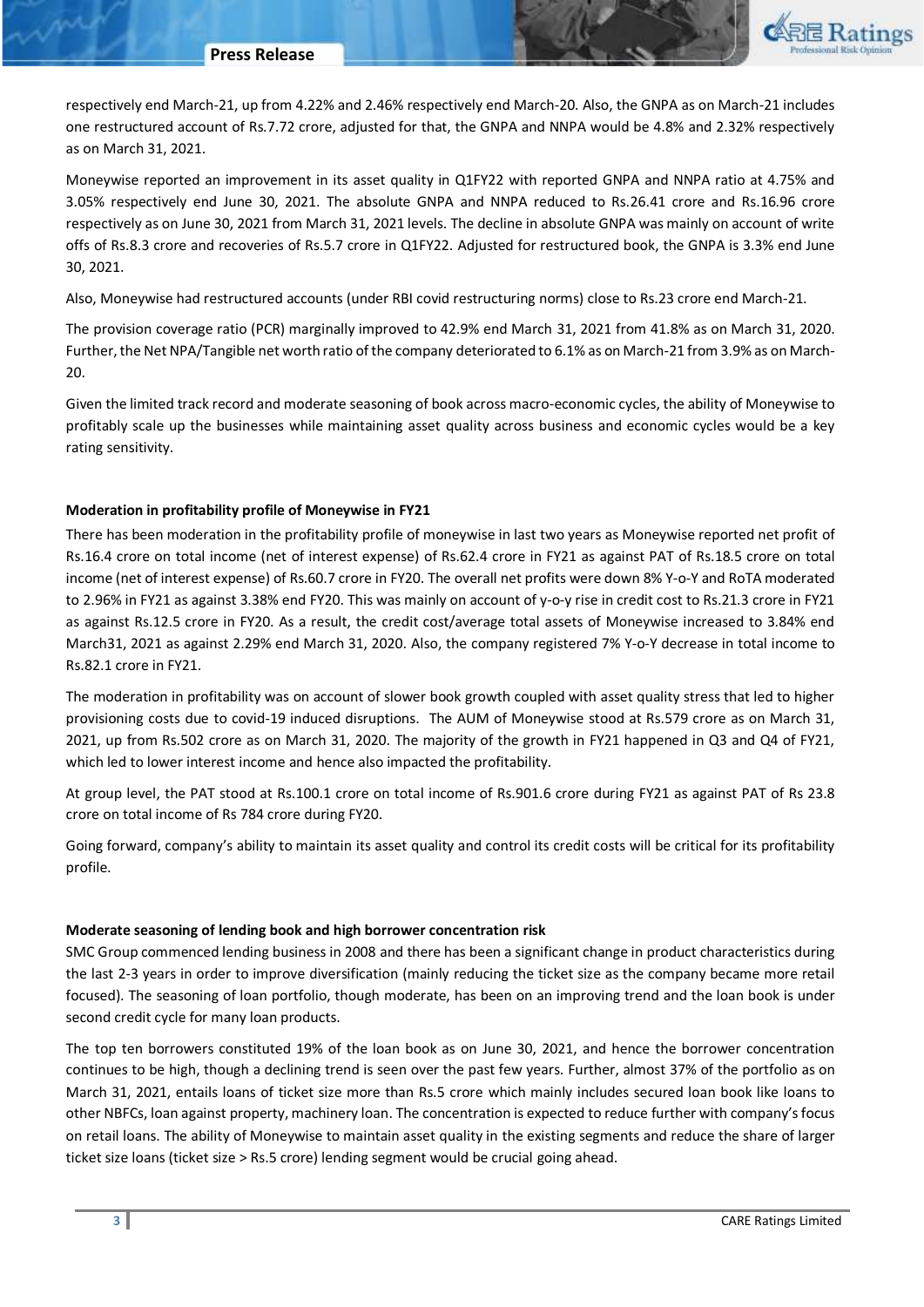#### **Press Release**



### **Moderate albeit improving borrowings profile**

Moneywise had outstanding borrowings of Rs.223 crore as on March 31, 2021, up from Rs.181 crore as on March 31, 2020. Of the total borrowings as on March 31, 2021, Rs.100 crore (45%) was in the form of non-convertible debentures, Rs.94 crore (42%) was in the form of loans from banks, Rs.30 crore (13%) was loans from related party as against 49% in the form of borrowing from banks, 40% in the form of NCDs and 11% in the form of borrowings from related parties as on March 31, 2020.

The company has got borrowings from 10 banks/Financial Institutions as on March 31, 2021 vis-à-vis 5 banks/FIs as on March 31, 2020.

### **Liquidity Position: Adequate**

Liquidity profile of Moneywise is adequate on the back of positive cumulative mismatches in all the time buckets as per Asset Liability Maturity (ALM) statement dated March 31, 2021, and comfortable capital structure as on June 30, 2021 with overall CAR at 61.73%. Moneywise also benefits from the parentage of SMC which along with other group entities has invested capital and also extended loans (Rs.30 crore as on March 31, 2021) to Moneywise which are largely revolving in nature. For one year (till March 31, 2022), the company has debt repayments to the tune of Rs.114 crore against which, there will be scheduled inflow from its lending operations of close to Rs.377 crore. Additionally, Moneywise had cash and equivalents of Rs 9 crore and committed but undrawn bank lines of another Rs 21 crore end June 30,2021.

### **Analytical approach:** Standalone

**CARE had earlier assessed the credit profile of Moneywise on combined basis with its parent SMC, however the approach has been revised to standalone, with factoring in linkages with the parent entity, SMC Global Securities Limited.**

#### **Applicable Criteria**

[Criteria on assigning 'outlook' and 'credit watch' to Credit Ratings](https://www.careratings.com/pdf/resources/Rating%20Outlook%20and%20credit%20watch_May2020.pdf) [CARE's Policy on Default Recognition](https://www.careratings.com/pdf/resources/CARE) Rating Methodology - [Non Banking Finance Companies \(NBFCs\)](https://www.careratings.com/upload/NewsFiles/GetRated/Rating%20Methodology-NBFC_October2020.pdf) [Financial Ratios](https://www.careratings.com/pdf/resources/Financial%20Ratios%20_Financial%20Sector_September2020.pdf) – Financial Sector [Rating Methodology: Notching by factoring linkages in Ratings](https://www.careratings.com/upload/NewsFiles/GetRated/Rating%20Methodology-Parent%20Sub%20JV%20Group_October2020.pdf)

#### **About the Company (Moneywise)**

Moneywise Financial Services Private Limited is a wholly owned subsidiary of SMC Global Securities Limited and is registered with RBI as an NBFC-ND. Moneywise started operations in 2008 and is operating through 7 branches and has a client base of 25,000+ across India. The loan book of Moneywise stood at Rs.579 crore as of March 31, 2021 and Rs.558 crore as on June 30,2021. The company has an employee base of 149.

#### **Moneywise (Standalone)**

|                                     | <b>FY20 (A)</b> | <b>FY21 (A)</b> |  |
|-------------------------------------|-----------------|-----------------|--|
| <b>Brief Financials (Rs. crore)</b> | <b>INDAS</b>    | <b>IND AS</b>   |  |
| <b>Total Operating income</b>       | 87.92           | 82.13           |  |
| PAT                                 | 18.53           | 16.41           |  |
| Interest coverage (times)           | 2.47            | 3.40            |  |
| <b>Total Asset#</b>                 | 517.60          | 589.43          |  |
| Net NPA (%)                         | 2.46            | 3.66            |  |
| RoTA (%)@                           | 3.38            | 2.96            |  |
| CAR (%)                             | 62.84           | 58.20           |  |
| .                                   |                 |                 |  |

*A: Audited*

*#Note: Total Assets is calculated after excluding intangible assets and deferred tax assets @ROTA: Calculated as percentage of average of opening and closing assets*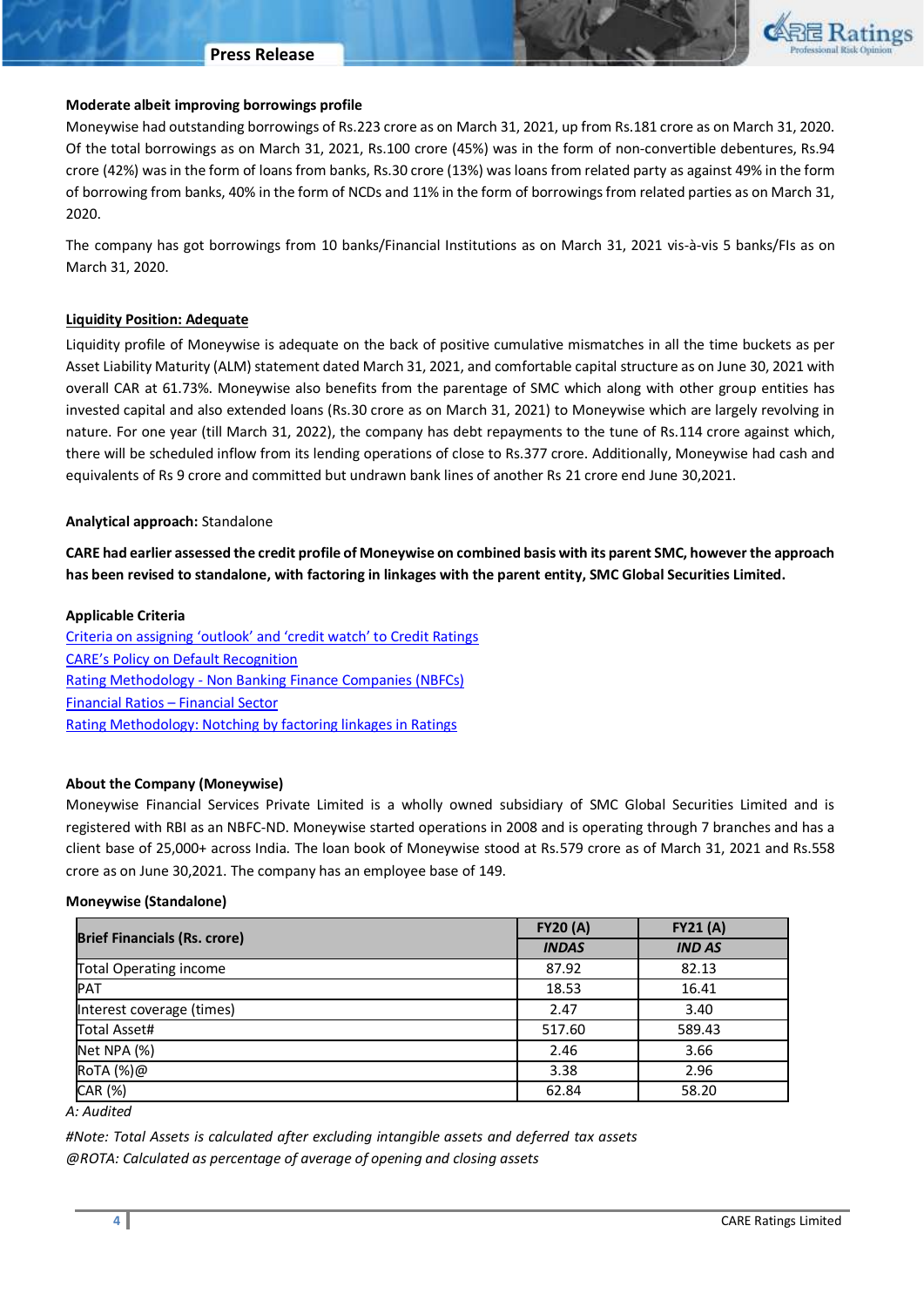### **Press Release**



## **About Parent: SMC Global Securities Limited (SMC)**

SMC Global Securities Limited (SMC), a Delhi based stock Broking Company which was incorporated on December 19, 1994 and is the flagship company of the SMC group. The group is one of the oldest integrated capital market intermediaries in the financial sector engaged in the diversified businesses of broking (equity, currency and commodities), discount brokerage, arbitrage trading, lending operations (NBFC), third party product distribution (Mutual Funds, Debt, IPOs, fixed deposit etc), Insurance broking, depository services, portfolio management services (PMS), wealth management, real estate advisory etc. SMC has a unique client base of over 19 lacs pan-India with presence in over 550+ Cities in India through a network of over 95 branches, 3,650+ employees, 2500+ Sub-brokers, 13,670+ Independent Distributors and 1 overseas office in Dubai.

### **Status of non-cooperation with previous CRA:** Not applicable

**Any other information:** Not applicable

**Rating History for last three years:** Please refer Annexure-2

**Covenants of rated instrument / facility:** *Detailed explanation of covenants of the rated instruments/facilities is given in Annexure-3*

### **Complexity level of various instruments rated for this company**: Annexure 4

### **Annexure-1: Details of Instruments/Facilities**

| Name of the<br><b>Instrument</b>            | <b>ISIN</b>  | Date of<br><b>Issuance</b> | Coupon<br>Rate | <b>Maturity</b><br>Date | Size of the<br><b>Issue</b><br>(Rs. crore) | <b>Rating assigned</b><br>along with<br><b>Rating Outlook</b> |
|---------------------------------------------|--------------|----------------------------|----------------|-------------------------|--------------------------------------------|---------------------------------------------------------------|
| Fund-based-Long<br>Term                     |              |                            |                |                         | 100.00                                     | CARE A-; Stable                                               |
| Debentures-Non<br>Convertible<br>Debentures | INE956L07027 | 25-09-2019                 | 9.50%          | 25-09-2022              | 25.00                                      | CARE A-; Stable                                               |
| Debentures-Non<br>Convertible<br>Debentures | INE956L07035 | 25-09-2019                 | 9.75%          | 25-09-2024              | 25.00                                      | CARE A-; Stable                                               |
| Debentures-Non<br>Convertible<br>Debentures | INE956L07043 | 11-09-2020                 | 9.50%          | 11-03-2022              | 25.00                                      | CARE A-; Stable                                               |
| Debentures-Non<br>Convertible<br>Debentures | INE956L07050 | 10-11-2020                 | 9.50%          | 10-05-2022              | 25.00                                      | CARE A-; Stable                                               |

## **Annexure-2: Rating History of last three years**

|            | <b>Current Ratings</b>                              |             |                                             | <b>Rating history</b> |                                                    |                                                    |                                                    |                                                    |
|------------|-----------------------------------------------------|-------------|---------------------------------------------|-----------------------|----------------------------------------------------|----------------------------------------------------|----------------------------------------------------|----------------------------------------------------|
| Sr.<br>No. | Name of the<br>Instrument/Bank<br><b>Facilities</b> | <b>Type</b> | Amount<br><b>Outstanding</b><br>(Rs. crore) | Rating                | Date(s) &<br>Rating(s)<br>assigned in<br>2021-2022 | Date(s) &<br>Rating(s)<br>assigned in<br>2020-2021 | Date(s) &<br>Rating(s)<br>assigned in<br>2019-2020 | Date(s) &<br>Rating(s)<br>assigned in<br>2018-2019 |
| 1.         | Fund-based-Long<br>Term                             | LT          | 100.00                                      | CARE A-<br>; Stable   | $\overline{\phantom{a}}$                           | 1) CARE A;<br>Stable                               | $1)$ CARE A;<br>Stable                             | $1)$ CARE A;<br>Stable<br>$(05-Sep-18)$            |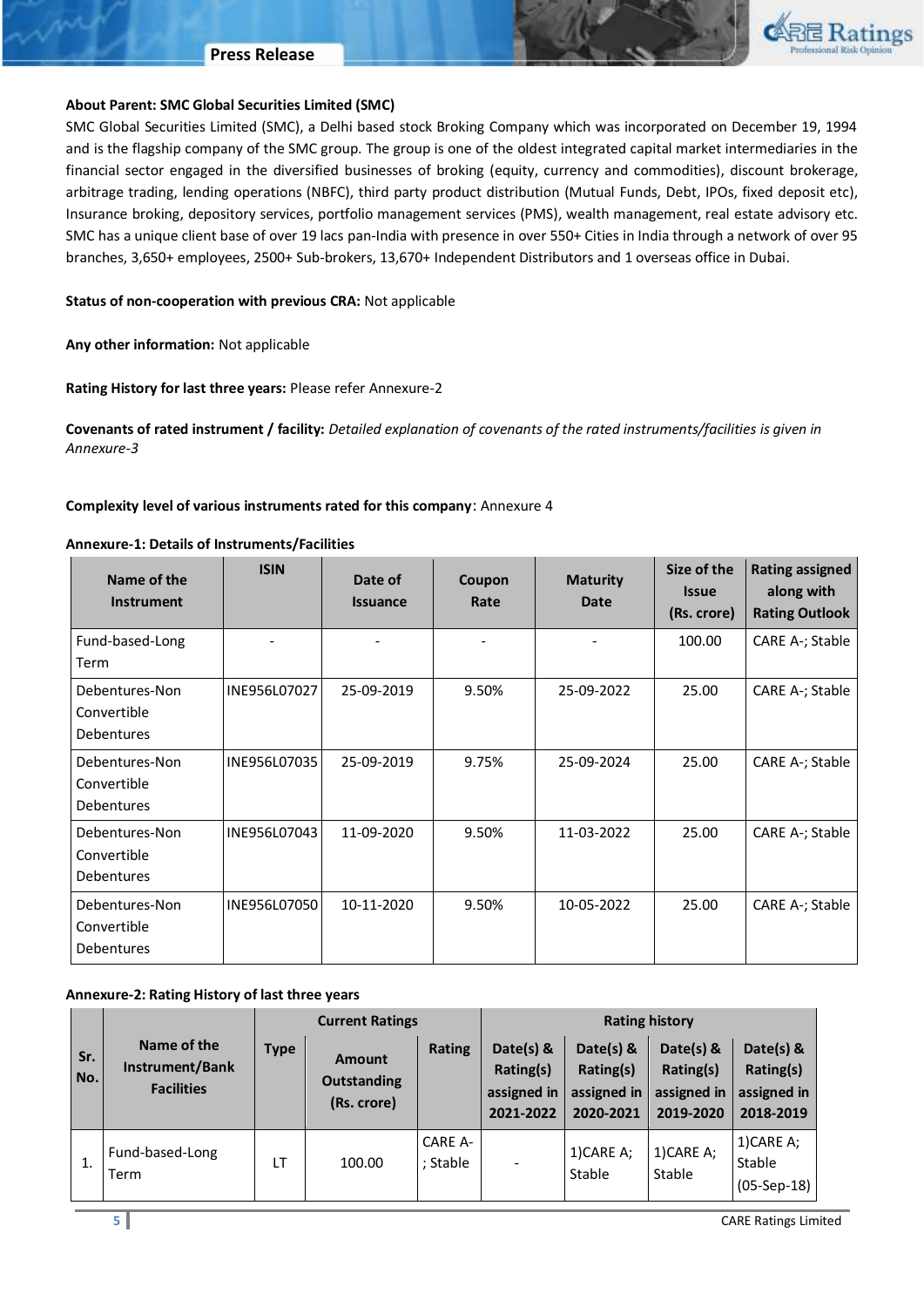**Press Release**



|    |                                             |     |       |                     |                          | $(01-Mar-$<br>21)                                                                      | (02-Mar-<br>20)                                                                    |  |
|----|---------------------------------------------|-----|-------|---------------------|--------------------------|----------------------------------------------------------------------------------------|------------------------------------------------------------------------------------|--|
| 2. | Debentures-Non<br>Convertible<br>Debentures | LT. | 50.00 | CARE A-<br>; Stable | $\overline{\phantom{a}}$ | 1)CARE A;<br>Stable<br>$(01-Mar-$<br>21)                                               | 1)CARE A;<br>Stable<br>(02-Mar-<br>20)<br>2)CARE A;<br>Stable<br>$(13 - Jun - 19)$ |  |
| 3. | Debentures-Non<br>Convertible<br>Debentures | LT. | 50.00 | CARE A-<br>; Stable |                          | 1)CARE A;<br>Stable<br>$(01-Mar-$<br>21)<br>2) CARE A;<br>Stable<br>$(12-Aug -$<br>20) |                                                                                    |  |

## **Annexure-3: Detailed explanation of covenants of the rated instrument / facilities: NA**

### **Annexure 4: Complexity level of various instruments rated for this company**

| Sr. No. | Name of the Instrument                | <b>Complexity Level</b> |  |  |
|---------|---------------------------------------|-------------------------|--|--|
| . .     | Debentures-Non Convertible Debentures | Simple                  |  |  |
|         | Fund-based-Long Term                  | Simple                  |  |  |

### **Annexure 5: Bank Lender Details**

[Click here to view Bank Lender Details](https://www.careratings.com/Bankdetails.aspx?Id=Hi2JYIfvZ8ssAVTdTrCHww==)

*Note on complexity levels of the rated instrument: CARE has classified instruments rated by it on the basis of complexity. Investors/market intermediaries/regulators or others are welcome to write to care@careratings.com for any clarifications.*

# *.***Contact us**

## **Media Contact**

Mradul Mishra Contact no. – +91-22-6754 3573 Email ID – mradul.mishra@careratings.com

## **Analyst Contact**

Name: Gaurav Dixit Tel: +91-11-4533 3235 Mobile: +91 9717070079 Email[: gaurav.dixit@careratings.com](mailto:gaurav.dixit@careratings.com)

# **Relationship Contact**

Name: Ms Swati Agrawal Contact no.: +91-11-45333200 (Tel), 9811745677 (Cell) Email ID[: swati.agrawal@careratings.com](mailto:swati.agrawal@careratings.com)